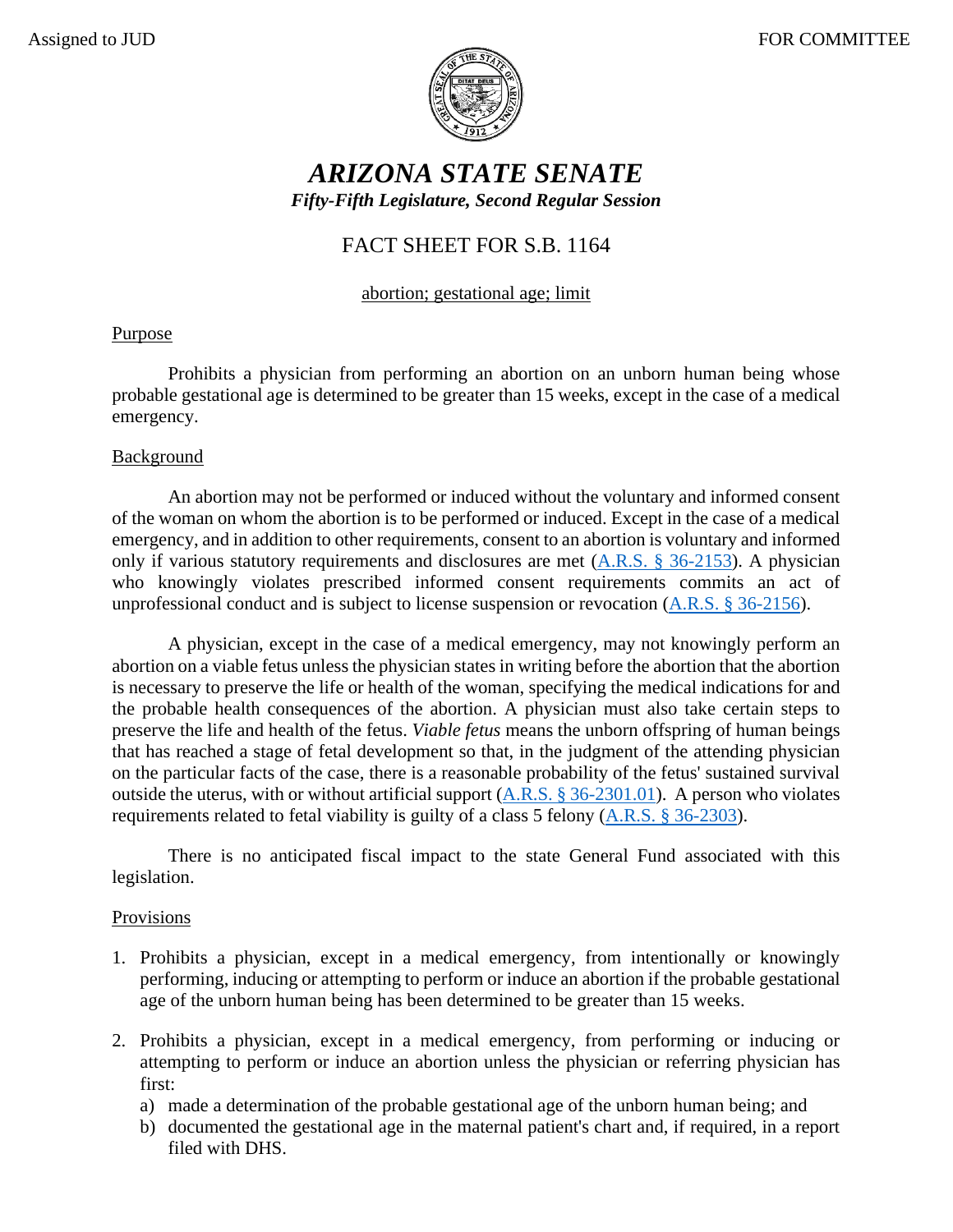- 3. Requires the determination of probable gestational age to be made according to standard medical practices and techniques used in the medical community.
- 4. Classifies, as a class 6 felony, a physician's intentional or knowing violation of the prohibition on abortions past 15 weeks gestational age.
- 5. Prohibits a woman on whom a prohibited abortion is performed from being prosecuted for conspiracy to commit any violation of this act.
- 6. States that a physician who intentionally or knowingly violates the prohibition on abortions past 15 weeks gestational age commits an act of unprofessional conduct and is subject to suspension or revocation of their license to practice medicine.
- 7. Requires a physician, in every case involving an abortion of an unborn human being with a gestational age greater than 15 weeks, to file a report with DHS within 15 days of the abortion.
- 8. Requires the report filed with DHS to include:
	- a) the date the abortion was performed;
	- b) the specific method of abortion used;
	- c) the probable gestational age of the unborn human being and the method used to calculate gestational age;
	- d) a statement that the abortion was necessary because of a medical emergency;
	- e) the specific medical indications supporting the determination that a medical emergency existed;
	- f) the probable health consequences of the abortion; and
	- g) the physician's signature as the physician's attestation under oath that the information stated is true and correct to the best of the physician's knowledge.
- 9. Prohibits reports from containing the name of the maternal patient on whom the abortion was performed or any other information or identifiers that would make it possible to identify, in any manner or under any circumstances, a woman who obtained or sought to obtain an abortion.
- 10. Subjects a physician to a civil penalty of up to \$10,000 if the physician intentionally or knowingly delivers a report that contains a false statement or fails to deliver a report.
- 11. Requires DHS to create the forms for the report required to be filed within 30 days after the general effective date.
- 12. Specifies that the reporting requirements on forms published by DHS do not apply until 10 days after the requisite forms have been made available or 10 days after the general effective date, whichever is later.
- 13. Allows the Attorney General to bring an action in law or equity to enforce this act on behalf of the Director of DHS, the Arizona Medical Board or the Board of Osteopathic Examiners in Medicine and Surgery.